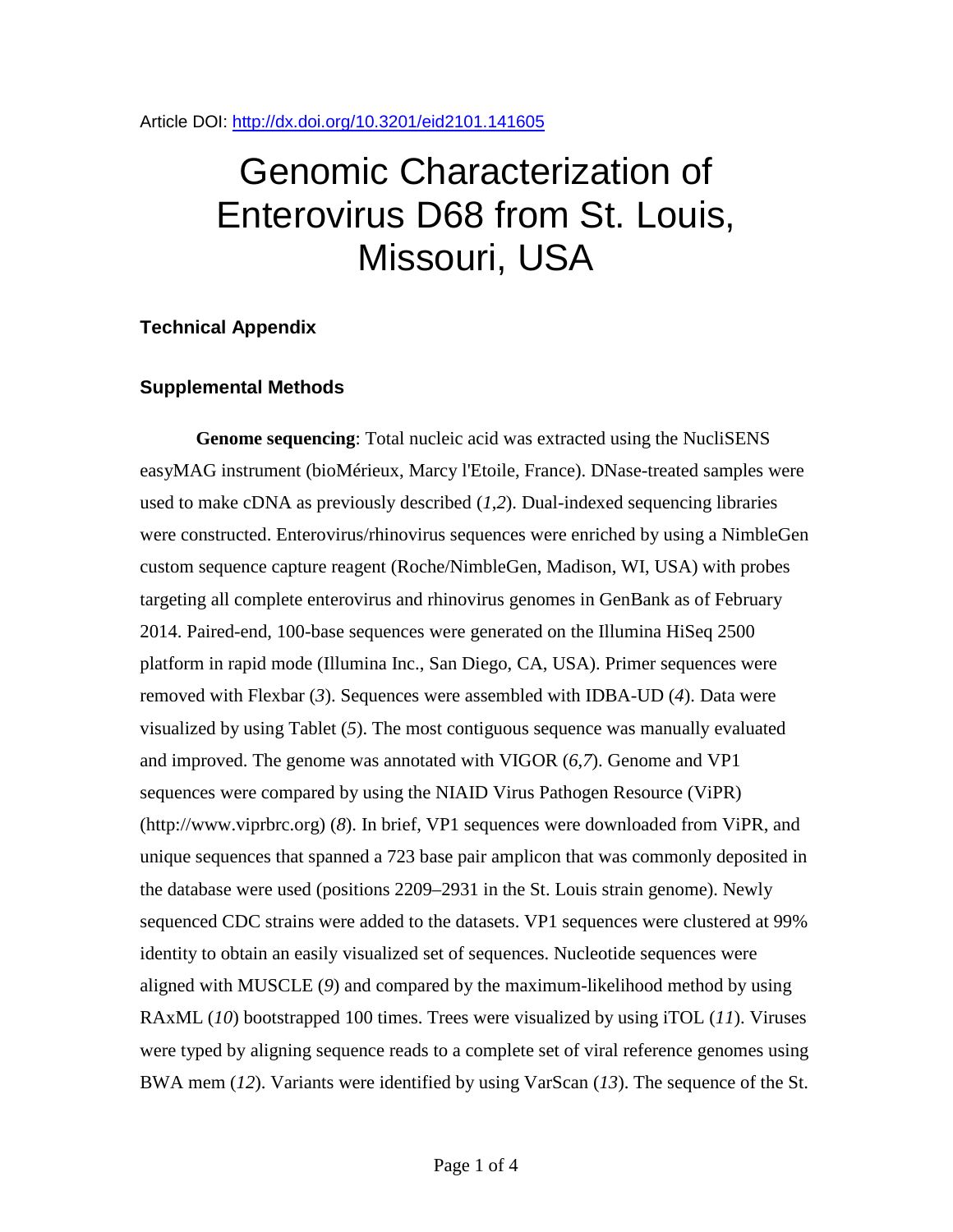Louis reference strain was deposited into GenBank, accession no. KM881710, BioProject PRJNA263037.

## **References**

- 1. Wang D, Coscoy L, Zylberberg M, Avila PC, Boushey HA, Ganem D, et al. Microarray-based detection and genotyping of viral pathogens. Proc Natl Acad Sci USA. 2002;99:15687– 92.<http://dx.doi.org/10.1073/pnas.242579699>
- 2. Wang D, Urisman A, Liu Y-T, Springer M, Ksiazek TG, Erdman DD, et al. Viral discovery and sequence recovery using DNA microarrays. PLoS Biol. 2003;1:E2.
- 3. Dodt M, Roehr JT, Ahmed R, Dieterich C. FLEXBAR-Flexible Barcode and Adapter Processing for Next-Generation Sequencing Platforms. Biology (Basel); 2012;1:895–905.
- 4. Peng Y, Leung, HCM, Yiu SM, and Chin YL. IDBA-UD: a de novo assembler for single-cell and metagenomic sequencing data with highly uneven depth. Bioinformatics. 2012;28:1420–8.
- 5. Milne I, Stephen G, Bayer M, Cock PJA, Pritchard L, Cardle L, et al. Using Tablet for visual exploration of second-generation sequencing data. Brief Bioinform. 2013;14:193–202.
- 6. Wang S, Sundaram JP, Spiro D. VIGOR, an annotation program for small viral genomes. BMC Bioinformatics. 2010;11:451. [PubMed](http://www.ncbi.nlm.nih.gov/entrez/query.fcgi?cmd=Retrieve&db=PubMed&list_uids=20822531&dopt=Abstract)
- 7. Wang S, Sundaram JP, Stockwell TB. VIGOR extended to annotate genomes for additional 12 different viruses. Nucleic Acids Res. 2012;40:W186–92.
- 8. Pickett BE, Sadat EL, Zhang Y, Noronha JM, Squires RB, Hunt V, et al. ViPR: an open bioinformatics database and analysis resource for virology research. Nucleic Acids Res. 2012;40:D593–8.
- 9. Edgar RC. MUSCLE: a multiple sequence alignment method with reduced time and space complexity. Bioinformatics. 2004;5:113.
- 10. Stamatakis A. RAxML-VI-HPC: maximum likelihood-based phylogenetic analyses with thousands of taxa and mixed models. Bioinformatics. 2006;22:2688–90.
- 11. Letunic I, Bork P. Interactive Tree Of Life v2: online annotation and display of phylogenetic trees made easy. Nucleic Acids Res. 2011;39:W475–8.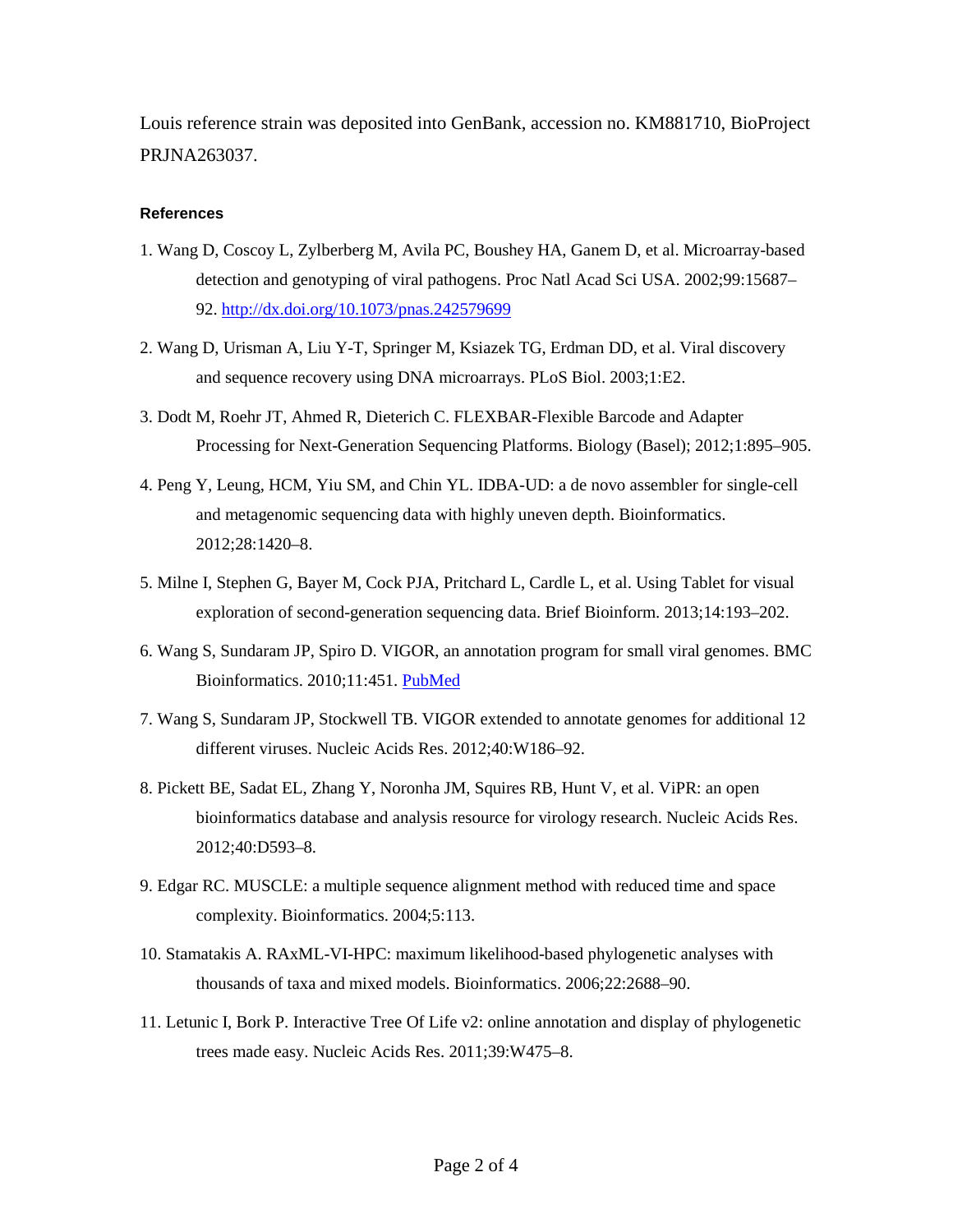12. Li H, Durbin R. Fast and accurate short read alignment with Burrows-Wheeler transform.

Bioinformatics. 2009;25:1754–60.

13. Koboldt DC, Zhang Q, Larson DE, Shen D, McLellan MD, Lin L, et al. VarScan 2: somatic mutation and copy number alteration discovery in cancer by exome sequencing. Genome Res. 2012;22:568–76. [PubMed](http://www.ncbi.nlm.nih.gov/entrez/query.fcgi?cmd=Retrieve&db=PubMed&list_uids=22300766&dopt=Abstract)

| Technical Appendix Table. Disease severity and virus type<br>Sample | <b>Severity</b> | Virus typing results   |
|---------------------------------------------------------------------|-----------------|------------------------|
|                                                                     |                 |                        |
| EV-D68 STL 2014 1                                                   | Severe          | $EV-DS8$               |
| EV-D68 STL 2014 2                                                   | Severe          | Rhinovirus C           |
| EV-D68 STL 2014 3                                                   | Severe          | EV-D68                 |
| EV-D68 STL 2014 4                                                   | Severe          | Rhinovirus B           |
| EV-D68 STL 2014 5                                                   | Severe          | EV-D68                 |
| EV-D68 STL 2014 6                                                   | Severe          | EV-D68                 |
| EV-D68 STL 2014 7                                                   | Severe          | EV-D68                 |
| EV-D68 STL 2014 8                                                   | Severe          | Rhinovirus C           |
| EV-D68 STL 2014 9                                                   | Severe          | EV-D68                 |
| EV-D68 STL 2014 10                                                  | Severe          | EV-D68                 |
| EV-D68 STL 2014 11                                                  | Moderate        | Not determined         |
| EV-D68 STL 2014 12                                                  | Moderate        | EV-D68                 |
|                                                                     |                 |                        |
|                                                                     |                 |                        |
| EV-D68 STL 2014 13                                                  | Moderate        | $EV-DS8$               |
| EV-D68 STL 2014 14                                                  | Mild            | Rhinoviruses A, C, and |
|                                                                     |                 | coxsackievirus         |
| EV-D68 STL 2014 15                                                  | Mild            | Not determined         |
| EV-D68 STL 2014 16                                                  | Mild            | <b>Rhinovirus A</b>    |
| EV-D68 STL 2014 17                                                  | Mild            | Not determined         |

Technical Appendix Table. Disease severity and virus type